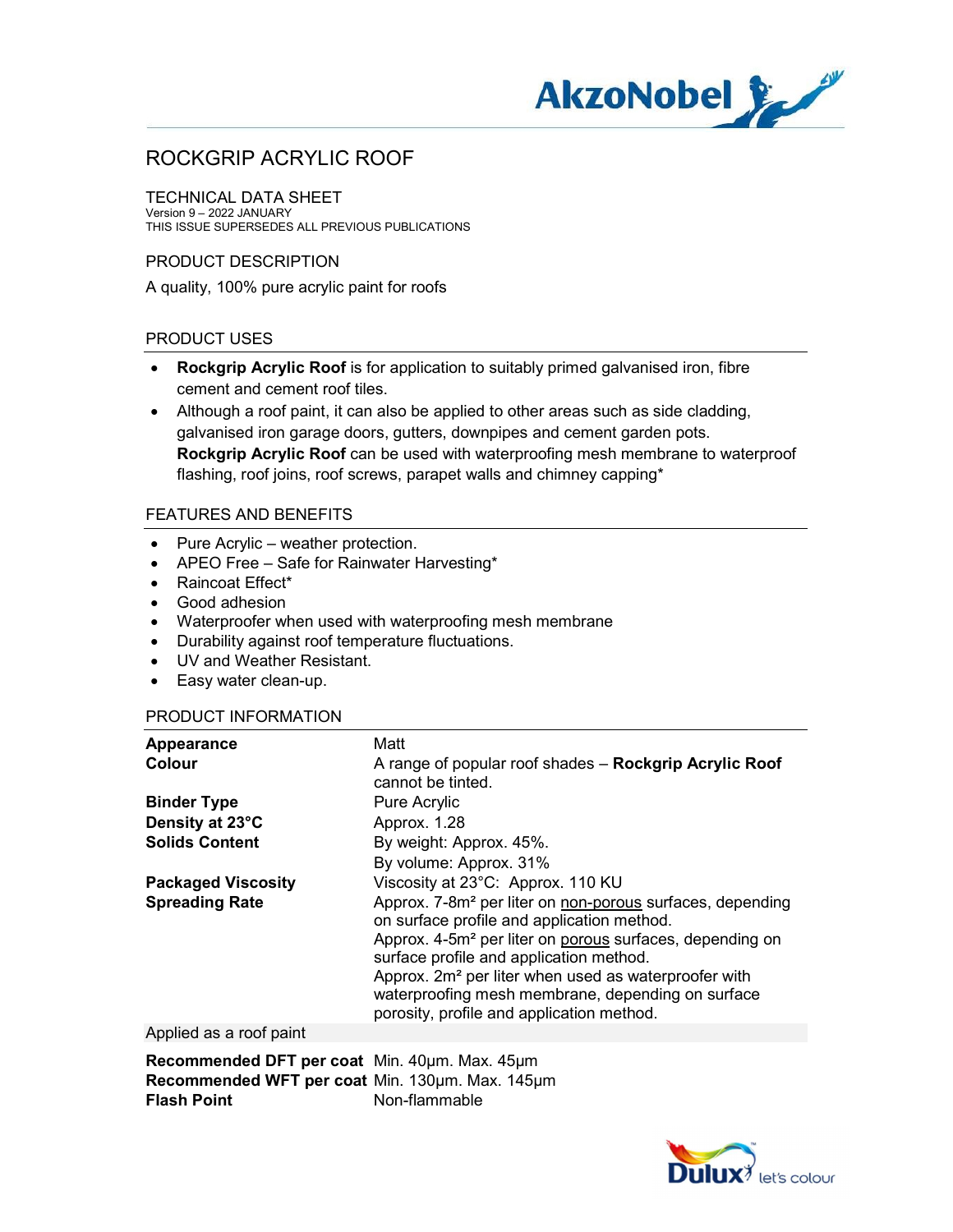

## APPLICATION INFORMATION

| Mixing                                | Stir until homogeneous with a flat paddle.                                                                                                                                                                                                                                                                                                                                                    |
|---------------------------------------|-----------------------------------------------------------------------------------------------------------------------------------------------------------------------------------------------------------------------------------------------------------------------------------------------------------------------------------------------------------------------------------------------|
| <b>Application Surface Conditions</b> | Surface Temperature between 10°C - 35°C. Relative<br>Humidity between 10 % $-$ 85 % OR 2°C above dew point<br>minimum                                                                                                                                                                                                                                                                         |
| <b>Application Methods</b>            | Brush or roller or airless spray application<br>For airless spray application, the suggested Airless Spray<br>Tip is 0.017-21 at 150 - 200 Bar.                                                                                                                                                                                                                                               |
| Thinner                               | Thinning not recommended, however a thinned coat to a<br>maximum of 10% with water will act as a primer coat and<br>will need to be followed up with 2 undiluted coats of<br>Rockgrip Acrylic Roof.                                                                                                                                                                                           |
| <b>Drying Time</b>                    | Touch dry 1 hour.                                                                                                                                                                                                                                                                                                                                                                             |
| <b>Recoating Time</b>                 | 4 hours (Drying times will be extended during cold, wet or<br>humid conditions.)                                                                                                                                                                                                                                                                                                              |
| <b>Cleaning of Equipment</b>          | After use, remove as much product as possible, and then<br>clean immediately with water.                                                                                                                                                                                                                                                                                                      |
| <b>Substrates</b>                     | Cement roof tiles galvanised iron and fibre cement. Other<br>applications include side cladding, galvanised iron garage<br>doors, gutters and downpipes.                                                                                                                                                                                                                                      |
| Precautions:                          | Do not apply directly to galvanised iron surfaces.<br>Not designed for application to flat roof surfaces or areas<br>subjected to long term ponding.                                                                                                                                                                                                                                          |
|                                       | Not suitable for direct application to powdery or friable<br>surfaces whether previously painted or not.                                                                                                                                                                                                                                                                                      |
|                                       | Rockgrip Acrylic Roof is not recommended for<br>application to Chromadek roof sheeting & Galvanised Iron<br>roof sheeting with insulation board, flat roof surfaces, clay<br>roof tiles, slurry coated tiles, slate                                                                                                                                                                           |
|                                       | Under no circumstances should Dulux Trade Corrocote 3<br>or another Manufacturer's Water Based Etch Primer be<br>used as a primer for this product on galvanised iron roofs.<br>*Raincoat Effect - Resists Water Penetration<br>*APEO Free - Not for Human or Animal Consumption.                                                                                                             |
| <b>Coats Required</b>                 | Apply two to three finishing coats to new and previously<br>coated surfaces to achieve a closed film and solid colour.<br>The quantity of paint required can be obtained by<br>measuring the floor area of the house covered by the roof,<br>including overhang. Additional allowance of $\pm$ 30% must be<br>made for the pitch of the roof, plus approx. 30% for the<br>corrugated profile. |

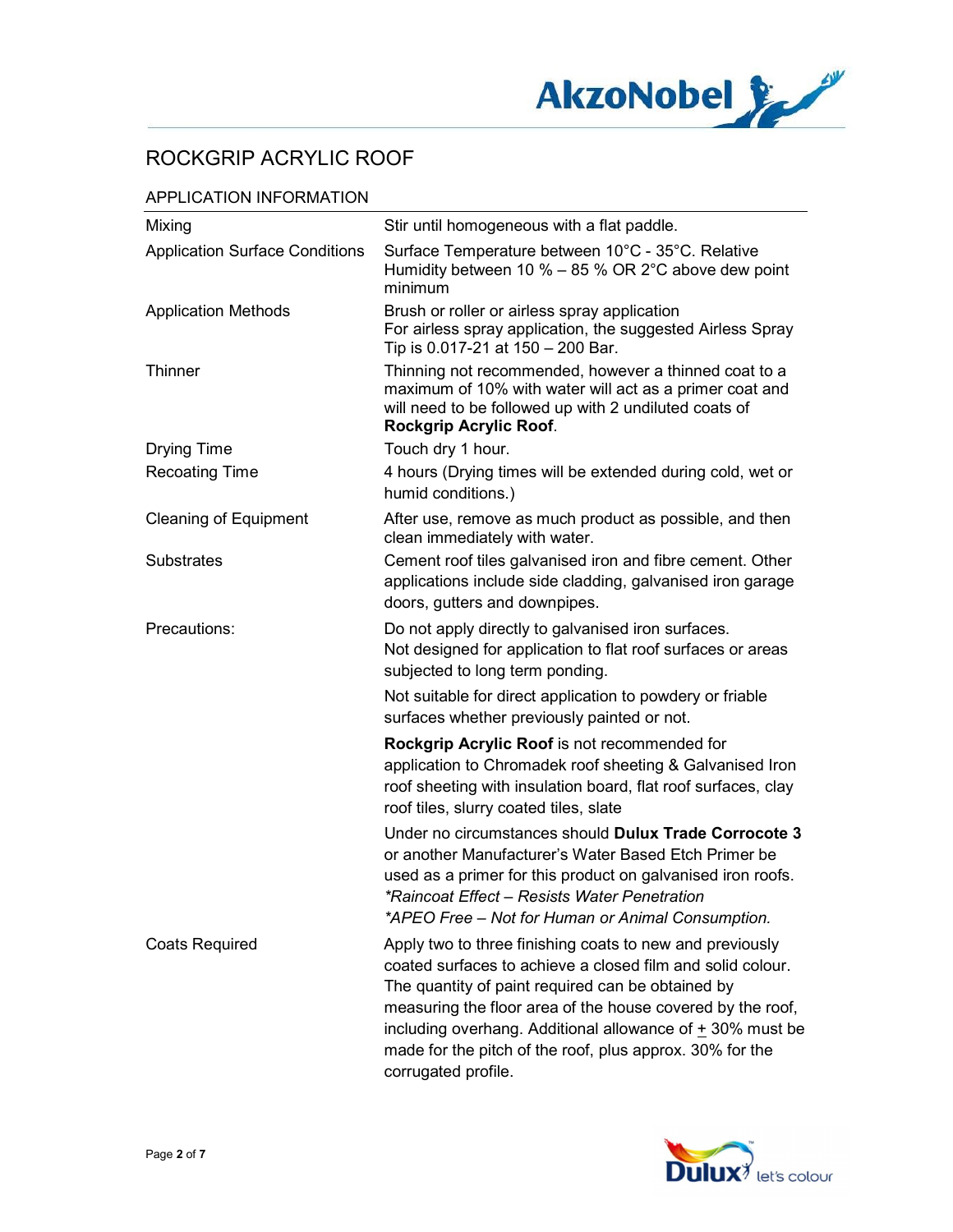

### APPLICATION INFORMATION

Coats Required - Continue Divide the total area by the spreading rate of the paint (see Product Information) to give an indication of the paint requirements per coat. Make allowance for thinning of the primer coat.

#### SURFACE PREPARATION

Ensure that surfaces are sound and free from dust, oil, grease, dirt, and debris. Surfaces must be thoroughly dry - no more than 12% moisture content.

#### NEW SURFACES

#### Galvanised Iron (new, un-weathered)

- Heavy fabricator's pre-treatment must be removed with Dulux Galvanised Iron Cleaner. Ensure complete removal of Dulux Galvanised Iron Cleaner by rinsing with running water. A water-break free surface indicates thorough cleaning - running water should not form droplets. If a water-break free surface was not achieved, repeat the cleaning process.
- Prime immediately after cleaning with two coats **Dulux Rustshield** or prime with one full coat of Rockgrip LC Etch Primer, overcoat within 48 hours with 2 coats Rockgrip Acrylic Roof.

#### Galvanised Iron (unpainted, weathered)

- Remove all loose rust and white scale by means of wire brushing, sanding, chipping, or mechanical scouring - down to bright metal. To remove dirt, salts and zinc corrosion (white rust) clean thoroughly with Dulux Galvanised Iron Cleaner achieving a waterbreak free surface.
- Areas showing red rust must be removed back to bright galvanised iron.
- Prime immediately after preparation with two coats **Dulux Rustshield** or spot prime red rust prepared areas with Rockgrip LC Etch Primer followed by one full coat of the same primer, overcoat within 48 hours with 2 coats

#### Galvanised Iron in aggressive/coastal conditions

- Remove all loose rust and scale by means of wire brushing, sanding, chipping, or mechanical scouring - down to bright metal. To remove dirt, salts and zinc corrosion (white rust) clean thoroughly with Dulux Galvanised Iron Cleaner.
- Prime immediately after preparation with two coats Dulux Rustshield or Rockgrip LC Etch Primer, overcoat within 48 hours with 2 coats Rockgrip Acrylic Roof.

#### Cement and Fibre Cement Roof Tiles (new)

 To remove dust, debris and chalky residue, wash the entire roof area using highpressure washing, using a rotating nozzle at a pressure between 150 and 200 bar.

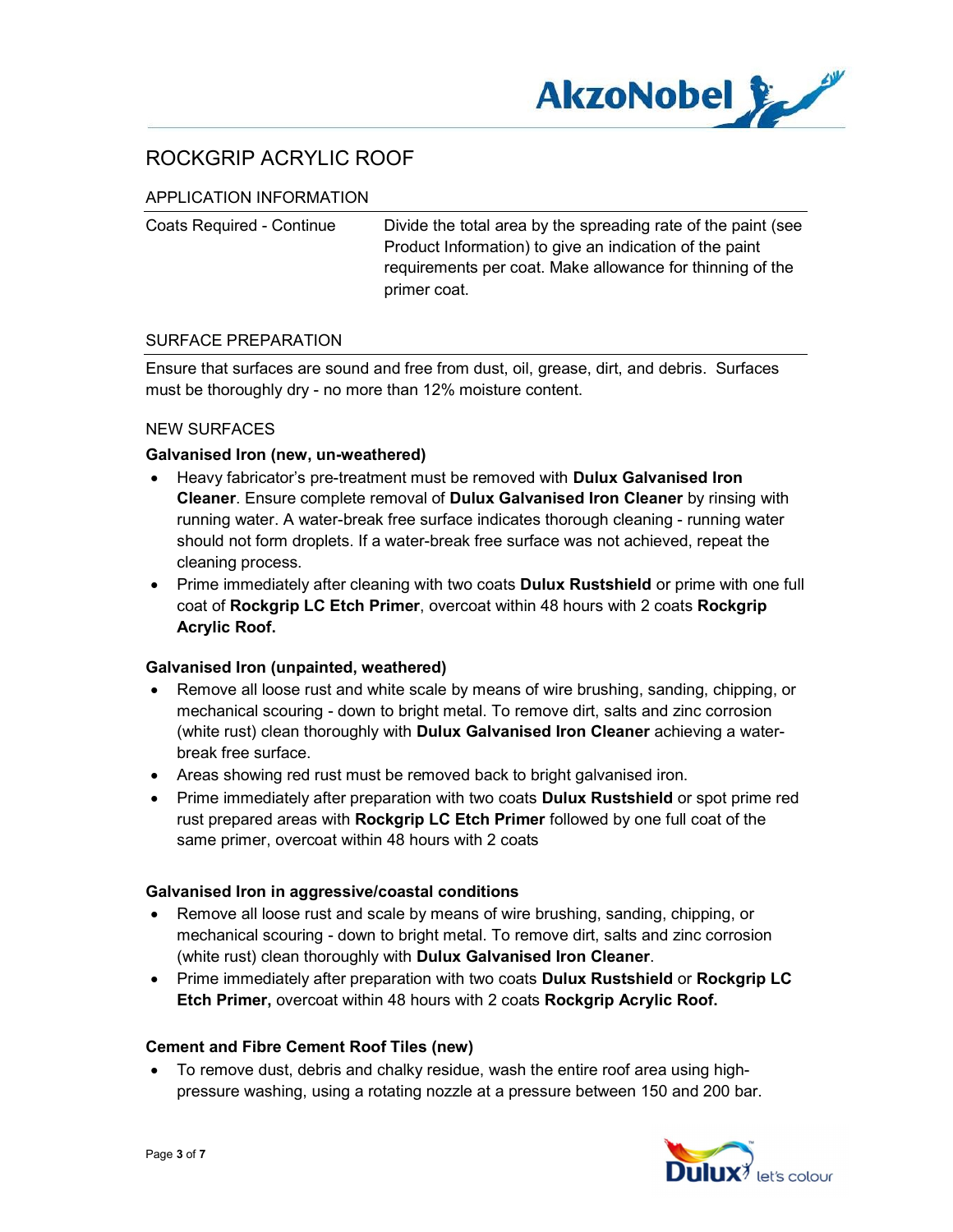

## SURFACE PREPARATION

#### NEW SURFACES

## Cement and Fibre Cement Roof Tiles (new) - Continue

- Alternatively, scrub the entire roof area with a bristle brush, using water from a garden hose and allow drying.
- For sound cement roof tiles; prime with one coat Rockgrip Acrylic Roof, thinned up to 10% with water to aid absorption followed by 2 undiluted coats of Rockgrip Acrylic Roof.
- For very porous/slightly friable/chalky cement tiles and all fibre cement tiles; prime with Rockgrip Bonding Liquid and overcoat within 48 hours with 2 coats Rockgrip Acrylic Roof.

### Cement and Fibre Cement Roof Tiles (weathered, unpainted)

- To remove dust, debris and chalky residue from cement roof tiles, wash the entire roof area using high-pressure washing, using a rotating nozzle at a pressure between 150 and 200 bar. Alternatively, scrub the entire roof area with a bristle brush, using water from a garden hose.
- Old, weathered fibre cement is porous and may encourage the growth of fungus. Scrub these areas with either of the following solutions: 25% chlorine solution and water or 25% sodium hypochlorite and water solution. Rinse off thoroughly, removing residues of the cleaning solution, and at the same time cleaning off dust and debris from the roof.
- For sound cement roof tiles; prime with one coat Rockgrip Acrylic Roof, thinned up to 10% with water to aid absorption followed by 2 undiluted coats of Rockgrip Acrylic Roof.
- For very porous/slightly friable/chalky cement tiles and all fibre cement tiles; prime with Rockgrip Bonding Liquid and overcoat within 48 hours with 2 coats Rockgrip Acrylic Roof.
- Waterproofing. Were required apply at least three coats **Dulux Rainshield** over the primer coat, recommended minimum waterproofing dry film thickness of 1000μm. Overcoat with 2 coats Rockgrip Acrylic Roof.

## PREVIOUSLY PAINTED SURFACES

#### Galvanised Iron

- Perform adhesion tests on the existing coating to crosscut test ISO 2409-2013 standards. Remove lose roof paint back to a sound surface and/or bare galvanised iron. For Galvanised Iron in poor condition, strip completely.
- Remove all loose rust and scale by means of wire brushing, sanding, chipping, or mechanical scouring - down to bright metal. To remove dirt, salts and zinc corrosion (white rust) clean thoroughly with Dulux Galvanised Iron Cleaner achieving a waterbreak free surface.

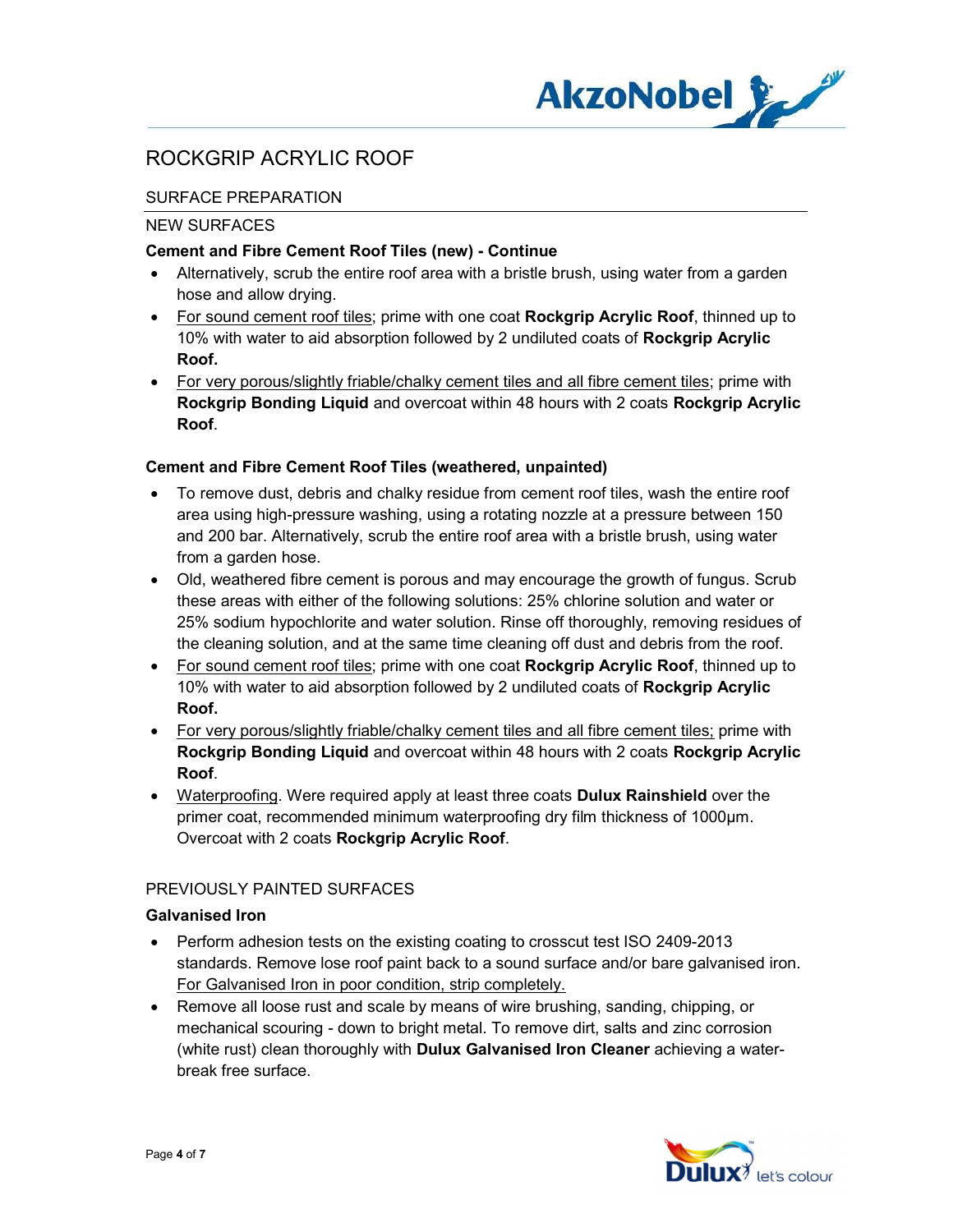

## SURFACE PREPARATION

### PREVIOUSLY PAINTED SURFACES

### Galvanised Iron - Continue

- For sound surfaces scrub the area with **Dulux Pre-Paint Sugar Soap**/water solution. Clean with high pressure water jet to remove Dulux Pre-Paint Sugar Soap residue and other surface contaminates.
- Prime immediately after preparation with two coats Dulux Rustshield or Rockgrip LC Etch Primer to all exposed galvanised iron, overcoat within 48 hours with 2 coats with Rockgrip Acrylic Roof.

### Cement and Fibre Cement Roof Tiles

- Perform adhesion tests on the existing coating to crosscut test ISO 2409-2013 standards
- To remove dust, debris and chalky residue and lose paint from cement roof tiles, wash the entire roof area using high-pressure washing, using a rotating nozzle at a pressure between 150 and 200 bar. Alternatively, scrub the entire roof area with a bristle brush, using water from a garden hose. Cement and Fibre Cement Roof Tiles in poor condition, strip completely.
- Old, weathered fibre cement is porous and may encourage the growth of fungus. Scrub these areas with either of the following solutions: 25% chlorine solution and water or 25% sodium hypochlorite and water solution. Rinse off thoroughly, removing residues of the cleaning solution, and at the same time cleaning off dust and debris from the roof.
- For sound cement roof tiles; prime with one coat Rockgrip Acrylic Roof, thinned up to 10% with water to aid absorption followed by 2 undiluted coats of Rockgrip Acrylic Roof.
- For very porous/slightly friable/chalky cement tiles and all fibre cement tiles; prime with Rockgrip Bonding Liquid and overcoat within 48 hours with 2 coats Rockgrip Acrylic Roof.
- Waterproofing. Were required apply at least three coats Dulux Rainshield over the primer coat, recommended minimum waterproofing dry film thickness of 1000μm. Overcoat with 2 coats Rockgrip Acrylic Roof.

## WATERPROOFER

- To all new, correctly prepared & primed surfaces and /or previously painted surface in sound condition with a moisture content below 12% surfaces, apply a full coat of Rockgrip Acrylic Roof at 1m² per litre per coat.
- Embed the waterproofing mesh membrane into the still wet Rockgrip Acrylic Roof, ensuring full saturation for the membrane, free from bubbles and creases.
- Allow drying and apply a further coat of Rockgrip Acrylic Roof to completely cover the membrane. Apply a further 2 coats of **Rockgrip Acrylic Roof to** complete the waterproofing

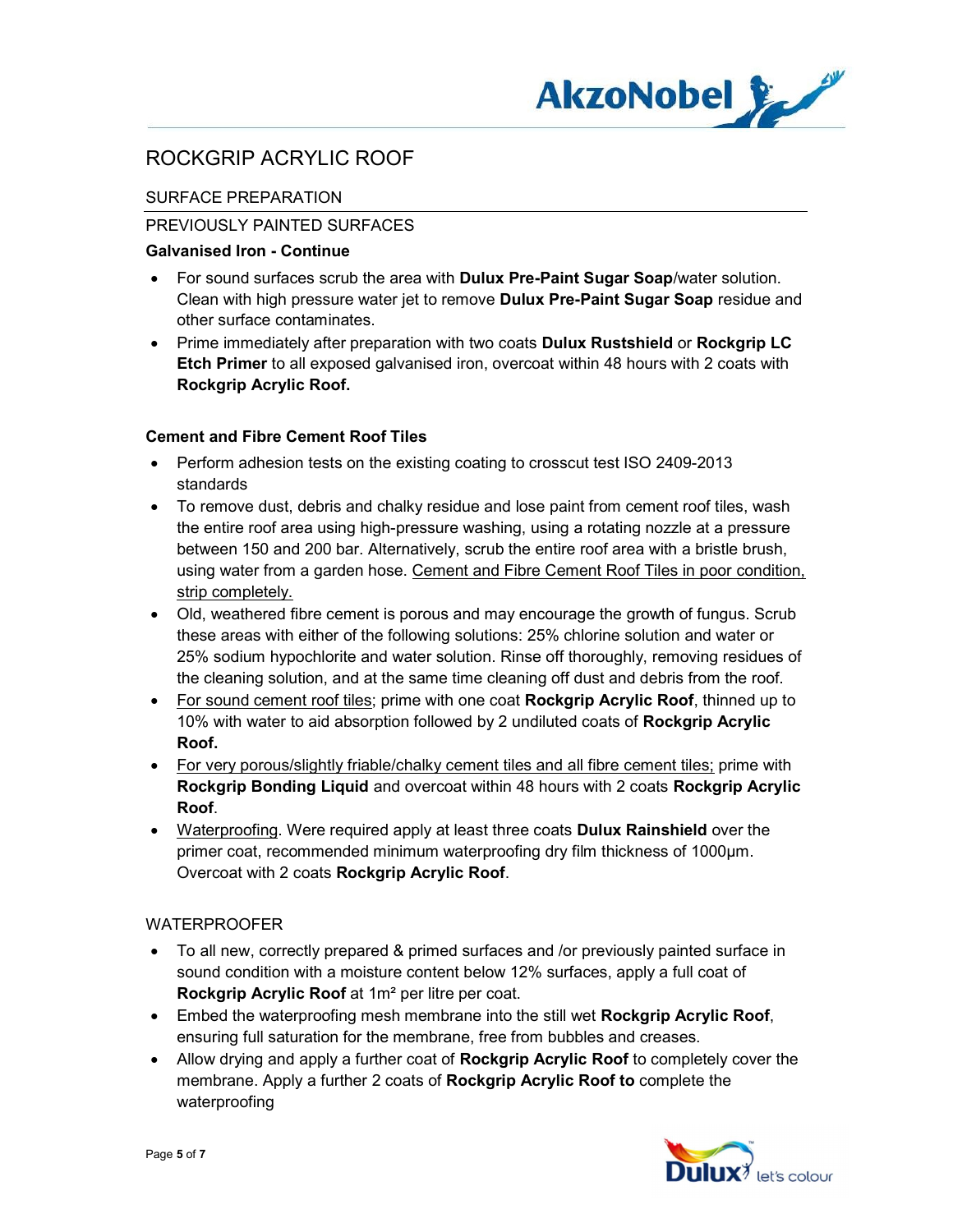

WATERPROOFER – Continue

## **Precautions**

- Product not designed as a submersible waterproofer or areas which is continuously exposed to ponding for long periods of time.
- The waterproofing mesh membrane overlap should be minimum 100mm

## **GUARANTEE**

Dulux offers a 10-year product guarantee on Rockgrip Acrylic Roof (white and standard colours). Rockgrip Acrylic Roof when tinted is not guaranteed, as Dulux does not offer tint bases in the Rockgrip Acrylic Roof range. \*Guarantee excludes the application as a waterproofer. To register your guarantee, simply call the Dulux Technical Helpline within 30 days of purchase. Simply supply your contact details, the site details, purchase details, batch number and related products used. You will receive a Guarantee Reference Number that you should record and keep in a safe place, together with your purchase slip for future reference. For terms and conditions of the guarantee, please visit www.duluxguarantee.co.za or contact Dulux Technical Helpline 0860 330 111.

## HEALTH AND SAFETY INFORMATION

This product contains no added lead. Avoid contact with skin or eyes. Keep out of reach of children. If accidently swallowed, seek medical advice immediately and show this container to the doctor. Dry sanding, flame cutting and/or welding of the dry paint film will give rise to dust and/or hazardous fumes. Wet sanding should be used wherever possible.

If exposure cannot be avoided by the provision of local exhaust ventilation, suitable respiratory protective equipment should be used. Do not empty into drains or watercourses.

Ensure good ventilation during application and drying. It is recommended to use suitable protective clothing and equipment.

\*APEO Free - Not for Human or Animal Consumption. Do not apply to roofs that act as catchments for drinking water.

To avoid the risk of spillage, always store and transport containers in a secure upright position. Refer to Material Safety Data Sheet for complete information.

| Packaging                 | 5lt, 20Lt                                                                                                                                                                                                                                                                                                                 |
|---------------------------|---------------------------------------------------------------------------------------------------------------------------------------------------------------------------------------------------------------------------------------------------------------------------------------------------------------------------|
| <b>Storage Conditions</b> | Store under cool dry conditions away from direct sunlight,<br>heat and extreme cold.                                                                                                                                                                                                                                      |
| <b>Disclaimers</b>        | Colour references are as accurate as modern printing will<br>allow. Please refer to the in-store stripe cards/standard card,<br>or on-shelf colour displays for an accurate representation of<br>the colour. Among others, the following factors may affect<br>final colour appearance: product sheen and texture, colour |

## ADDITIONAL INFORMATION